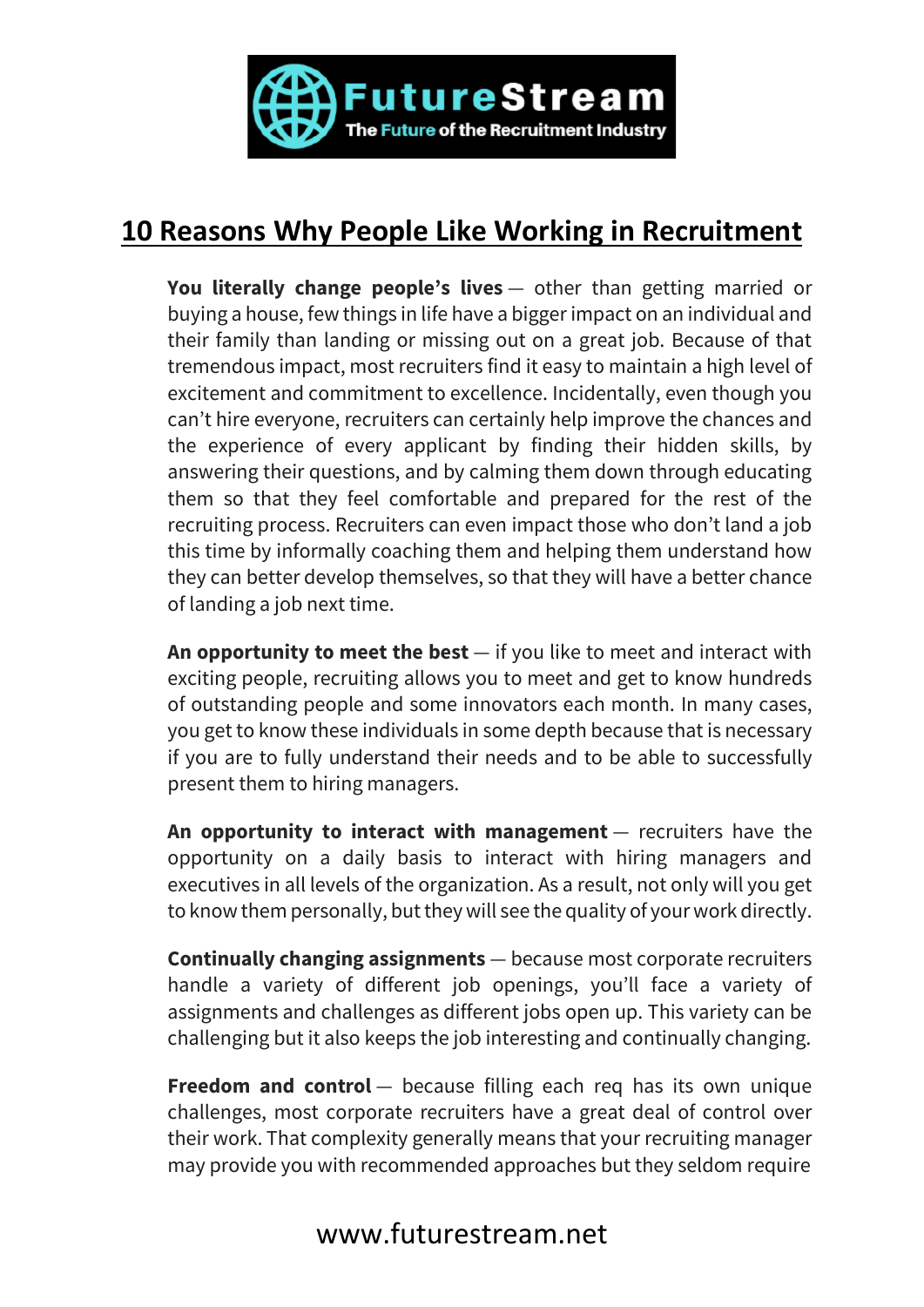

that you follow a fixed regiment. This means that most recruiters have a great deal of freedom over the "what and the when" of their daily work, as long as they produce results. In many cases, remote work and contract work options are also available. And in most cases, your degree of independence will increase even further when your results rank among the best.

**Recruiting tools are continually evolving** — if you enjoy continually learning, you will find recruiting to be exciting because it is probably the fastest changing field in talent management. Because of this rapid rate of change, you will be constantly learning how to use new technologies and new communications approaches. This is in part because you simply can't successfully recruit top talent without using the same advanced communications approaches that your top candidates have already embraced. This continuing evolution means that you can't ever stand still in recruiting but you won't want to, because you will find the new recruiting approaches to be so compelling and exciting. And fortunately you won't need to return to school in order to update your recruiting knowledge, because the best recruiters learn continually but informally on social media and the Internet.

**No heavy entrance requirements** — recruiting is an easy profession to join because there are no strict degree or certification requirements in order to become a recruiter. Many in recruiting come from a variety of backgrounds because the focus when selecting a recruiter is on their skills. And if you have those skills, you will find it relatively easy to sell yourself in your resume and during your own interviews with the recruiting manager. Entering into the subfield of college recruiting is even easier for recent grads because they are already likely to know the college job search process and in addition, they likely have empathy and understanding for what top college prospects expect.

**You will have the best tools** — if you work for a successful recruiting function, you will invariably have the latest equipment (i.e. smart phone, tablet, etc.) as well as an expense account for coffee and lunches with top prospects. If you are assigned to recruit at professional conferences or on college campuses, recruiting can also provide exciting travel opportunities.

## www.futurestream.net